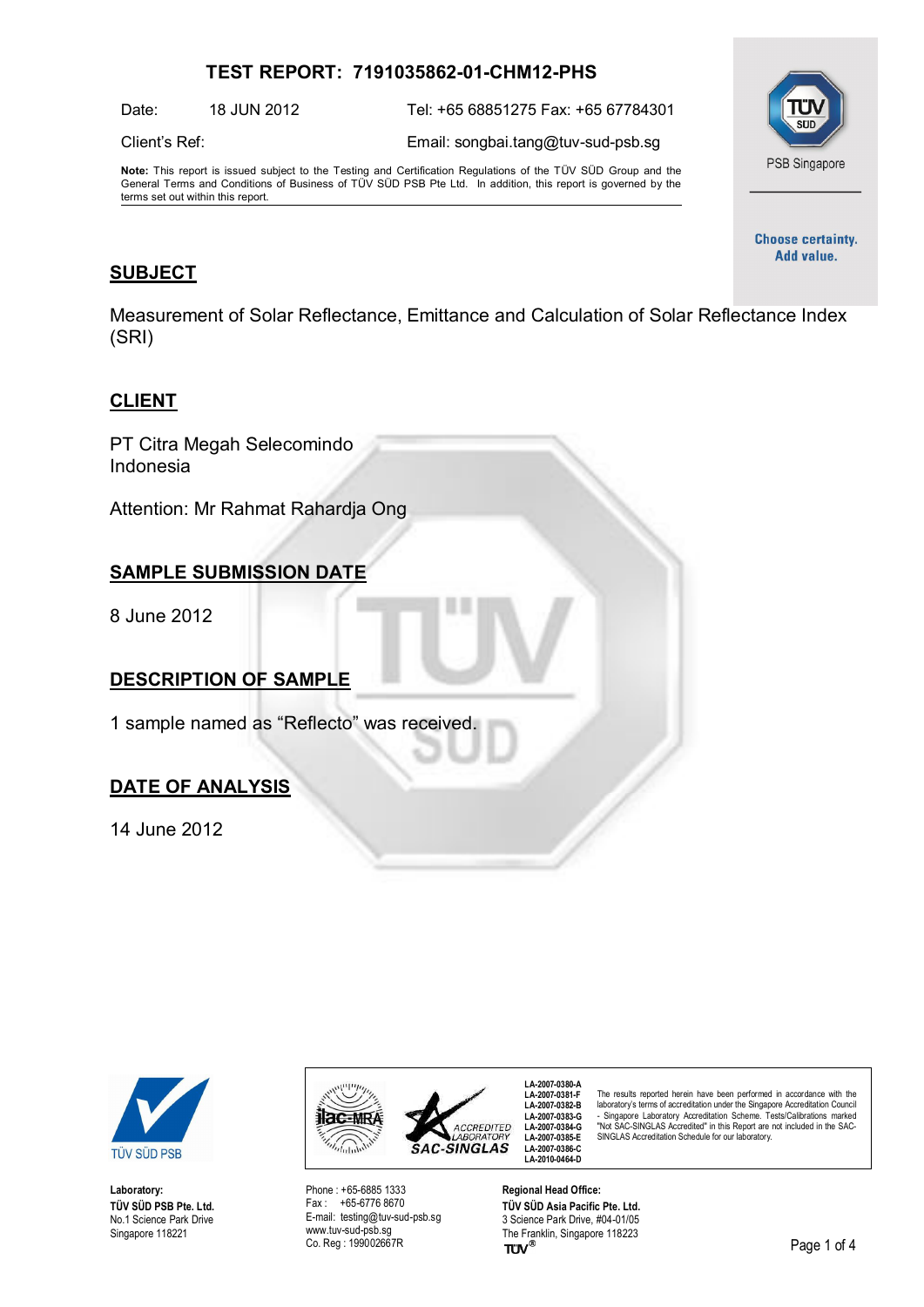

# **METHODS OF TEST**

The tests and calculation refers to the following three standards:

1) ASTM C 1549 - 09 – Standard Test Method for Determination of Solar Reflectance Near Ambient Temperature Using a Portable Solar Reflectometer.

The sample surface is illuminated diffusely by a tungsten-halogen lamp source and the reflected energy is measured at the specified incidence angle. A solar measurement spectrum is achieved by monitoring the reflected energy with four detectors that cover different wavelength ranges in the solar spectrum. Two additional virtual detectors are added by reading two of the detectors at a second lamp color temperature. A weighted sum of the six detector readings produces a value of solar reflectance. The reflectometer is calibrated using specimens of known solar reflectance.

2) ASTM C 1371 - 04a – Standard Test Method for Determination of Emittance of Materials Near Room Temperature Using a Portable Emissonmeters.

In this test method, a differential thermopile emissometer is used to measure the total hemispherical emittance. The detector portion of the device is heated to 82°C (180°F) so that the sample to be measured does not have to be heated. The detector is designed to have a voltage output that is linear with emittance. The emittance of an unknown surface is measured after the detector has been calibrated with a standard of known emittance, which is maintained at the same temperature as the unknown sample.

3) ASTM E 1980 - 01 – Standard Practice for Calculating Solar Reflectance Index of Horizontal and Low-Sloped Opaque Surfaces.

The steady-state Surface Temperature  $(T_s)$  under the sun is strongly correlated to solar reflectivity and thermal emissivity of the surface. This standard covers the calculation of the Surface Temperature and Solar Reflectance Index (SRI) after solar reflectivity and thermal emissivity of the surface are measured. The procedure defines a SRI that measures the relative  $T_s$  of a surface with respect to the standard white (SRI = 100) and standard black (SRI = 0) under the standard solar and ambient conditions. Three convective coefficients of 5, 12 and 30  $W.m^{-2}.K^{-1}$  are used for the calculation, corresponding to low-wind (0 to 2 ms<sup>-1</sup>), medium-wind (2 to 6 ms<sup>-1</sup>) and high-wind (6 to 10 ms<sup>-1</sup>) conditions, respectively.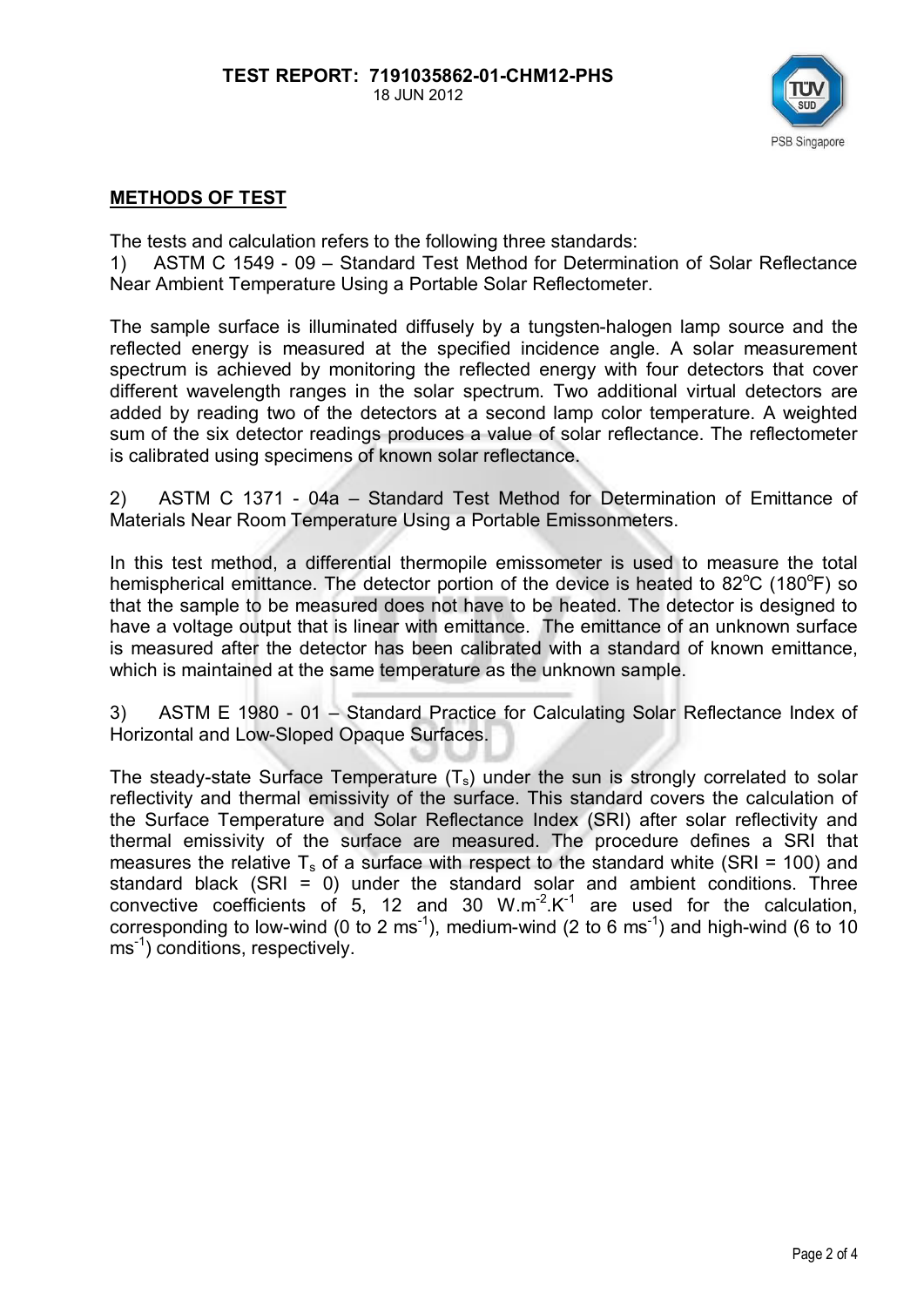

# **RESULTS**

## **Table 1 Solar reflectance of samples under the air mass 1.5.**

| Sample       | Measurement I |       | Measurement   Measurement   Average   Standard |       |           |
|--------------|---------------|-------|------------------------------------------------|-------|-----------|
| <b>Names</b> |               |       |                                                |       | Deviation |
| Reflecto     | 83.6%         | 83.1% | 83.5%                                          | 83.4% | 0.26%     |

Environment temperature of test: 24.2°C

Relative humidity of test: 65 %

# **Table 2 Emittance values of samples.**

| Sample       | Measurement |      | Measurement   Measurement   Average   Standard |      |           |
|--------------|-------------|------|------------------------------------------------|------|-----------|
| <b>Names</b> |             |      |                                                |      | Deviation |
| Reflecto     | $0.90\,$    | 0.91 | 0.92                                           | 0.91 | 0.01      |
|              |             |      |                                                |      |           |

Environment temperature of test: 24.2°C

Relative humidity of test: 65 %

#### **Table 3 Calculated surface temperature (Ts) under different wind conditions.**

| Sample Name | Surface Temperature (K) |             |           |  |
|-------------|-------------------------|-------------|-----------|--|
|             | Low-wind                | Medium-wind | High-wind |  |
| Reflecto    | 319.5                   | 316.1       | 312.9     |  |

#### **Table 4 Calculated Solar Reflectance Index (SRI) under different wind conditions.**

| Sample Name | Solar Reflectance Index (SRI) |             |           |  |
|-------------|-------------------------------|-------------|-----------|--|
|             | Low-wind                      | Medium-wind | High-wind |  |
| Reflecto    | 104.24                        | 104.30      | 104.36    |  |

Solar Reflectance and Emittance of the sample was about 83.4% and 0.91, respectively, with Solar Reflectance Index in the range of 104.24-104.36.

**MR POOI HOW SIANG** DR TANG SONGBAI TECHNICAL EXECUTIVE **EXECUTIVE** PRODUCT MANAGER

SURFACE ANALYSIS CHEMICAL & MATERIALS